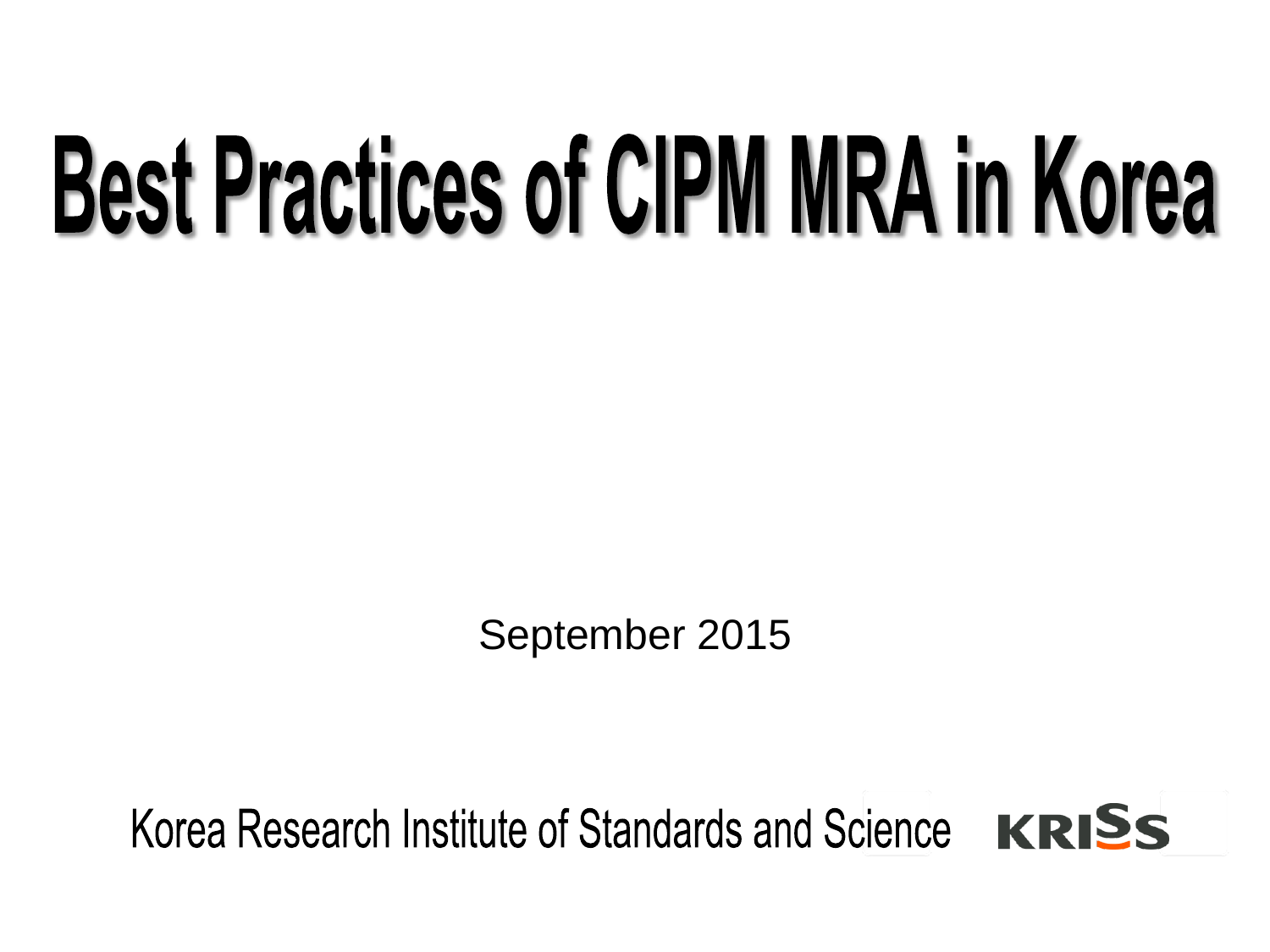# **CIPM MRA Best Practice in Korea (1)**

## **DSME – BP, USA (2002)**

• *DSME : Daewoo Shipbuilding & Marine Engineering, Co.*

- Offshore plant order by BP, USA.
- Claim & Problem
- **Calibration traceable to NIST required.**
- **Since all calibrations in USA takes more than 2 months, it is impossible to meet the due date.**
- DSME, accredited by KOLAS, a member of ILAC MRA, keeps maintaining its own standards traceable to KRISS.
- KRISS and NIST are all signatory to the CIPM MRA.
- **NIST confirmed** that **"traceability to KRISS is equivalent to traceability to NIST"** via the CIPM MRA.
- **BP accepted** the certificates traceable to KRISS issued by DSME.

**KRISS** 

Benefit

**Solution** 

- **DSME successfully met the requirements of BP without delay.**
- if 2 month delay, penalty would be **US\$ 10 million**



*Coming over technical barrier* **to trade**



*Economic benefits* **to global enterprises**

1

<sup>[</sup> DSME offshore plant ]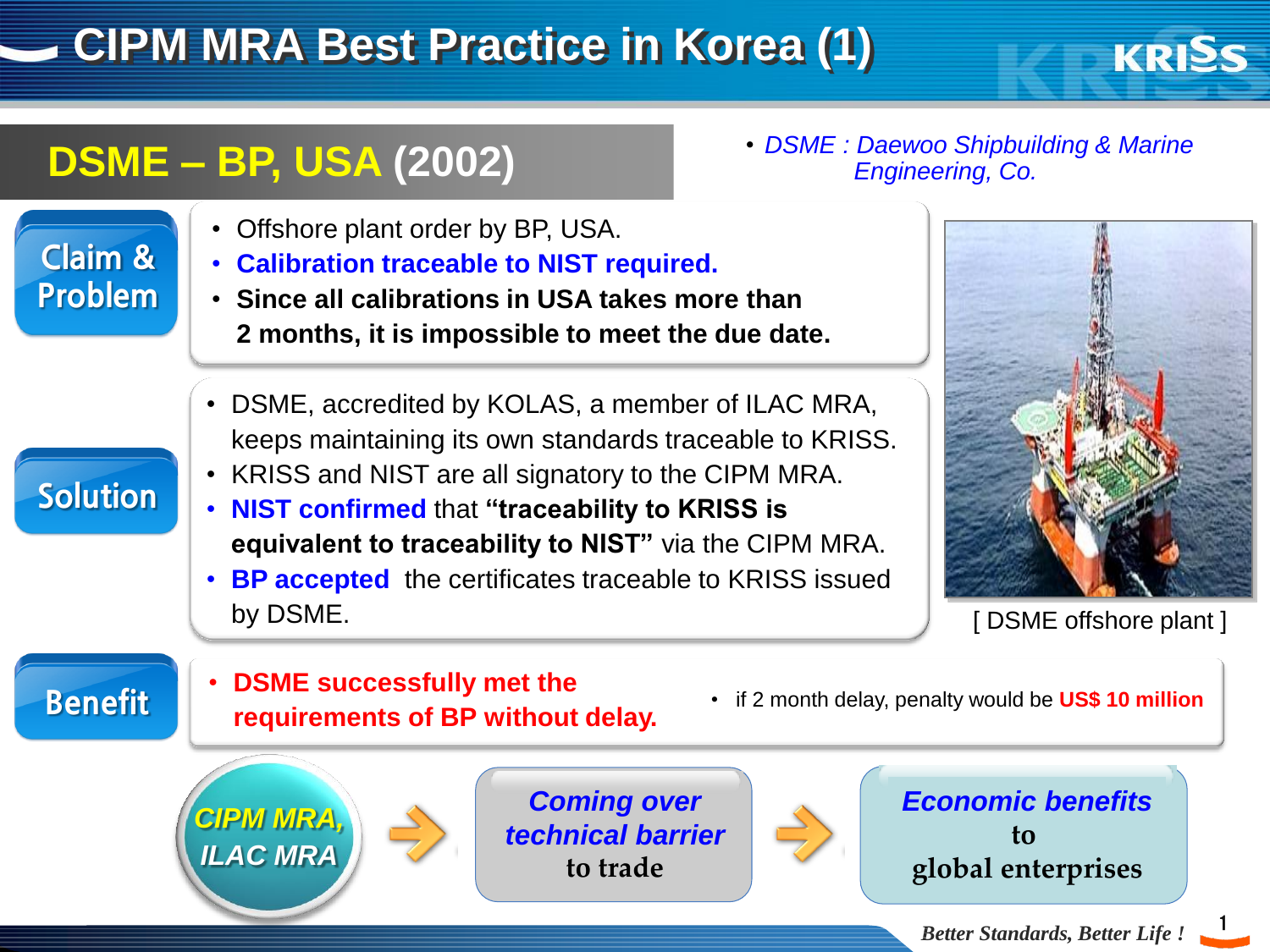# **CIPM MRA Best Practice in Korea (2)**

## **SHI - SEIC, Russia (2003)**

- *SHI : Samsung Heavy Industry*
- *SEIC : Sakhalin Energy Investment Company*
- SHI constructing an offshore platform ordered by SEIC, Russia.
- **All the measuring instruments installed in the platform required to be traceable to national measurement standard of Russia.**
	- **It would take more time if they are calibrated in Russia.**
	- KRISS and VNIIMS participate in the CIPM MRA.

**Solution** 

Claim &

Problem

- KRISS and VNIIMS concluded a protocol recognizing the equivalence of NMS of both countries.
- **SEIC approved** all the measuring instruments of SHI **traceable to KRISS as traceable to VNIIMS**.



**KRISS** 

[ The dimensions of the platform is approximately 95 m x 130 m x 120 m ]

#### Benefit

- **SHI successfully met the requirement of SEIC.**
	- Additional 3 months of delivery & Calibration
	- Possible penalty due to delay of delivery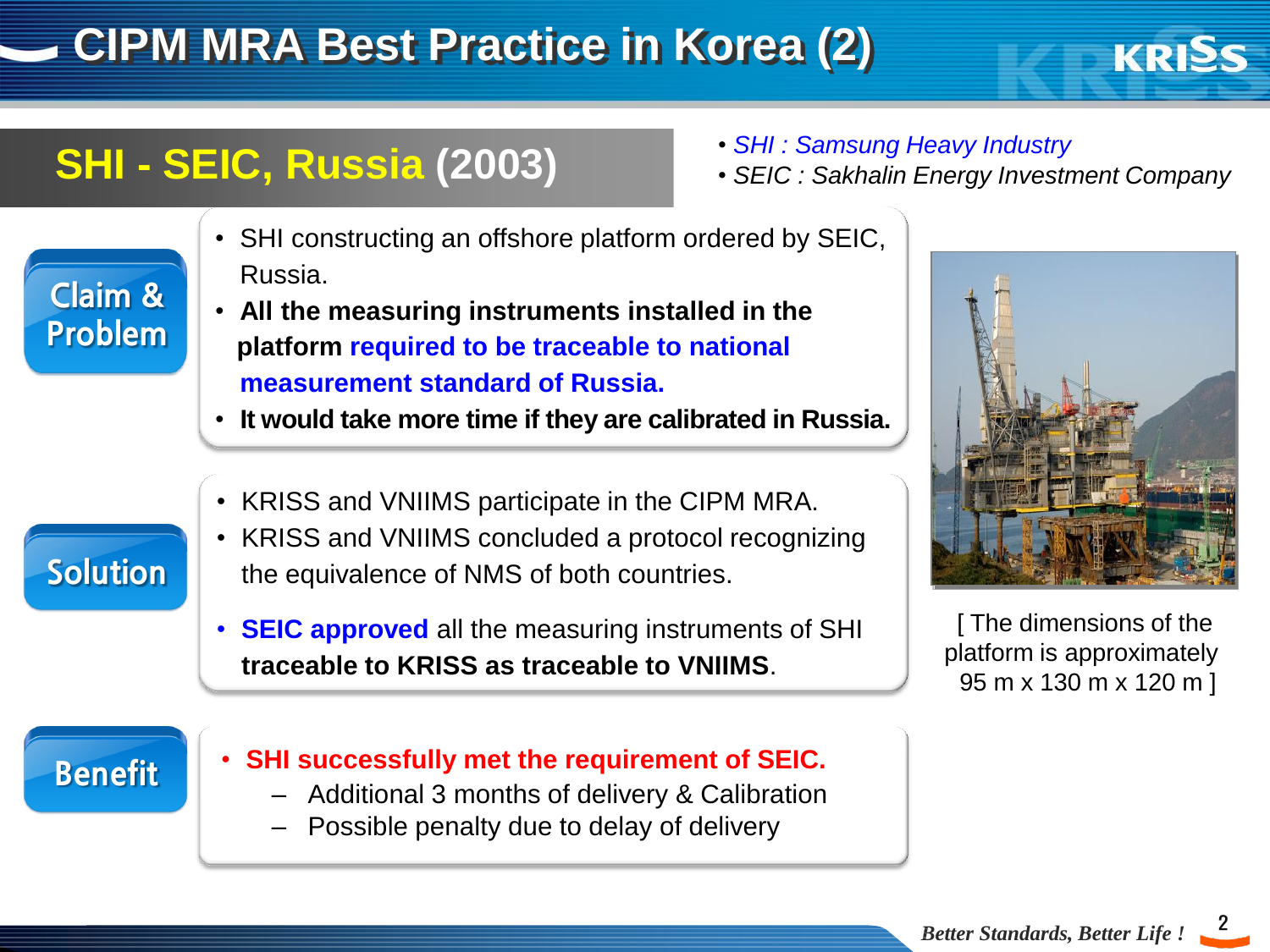# **CIPM MRA Best Practice in Korea (3)**

## **POSCO – India, Mexico (2004)** • *POSCO: Pohang Steel and Iron Company*

KRISS

• *BIS: Bureau of India Standard* 

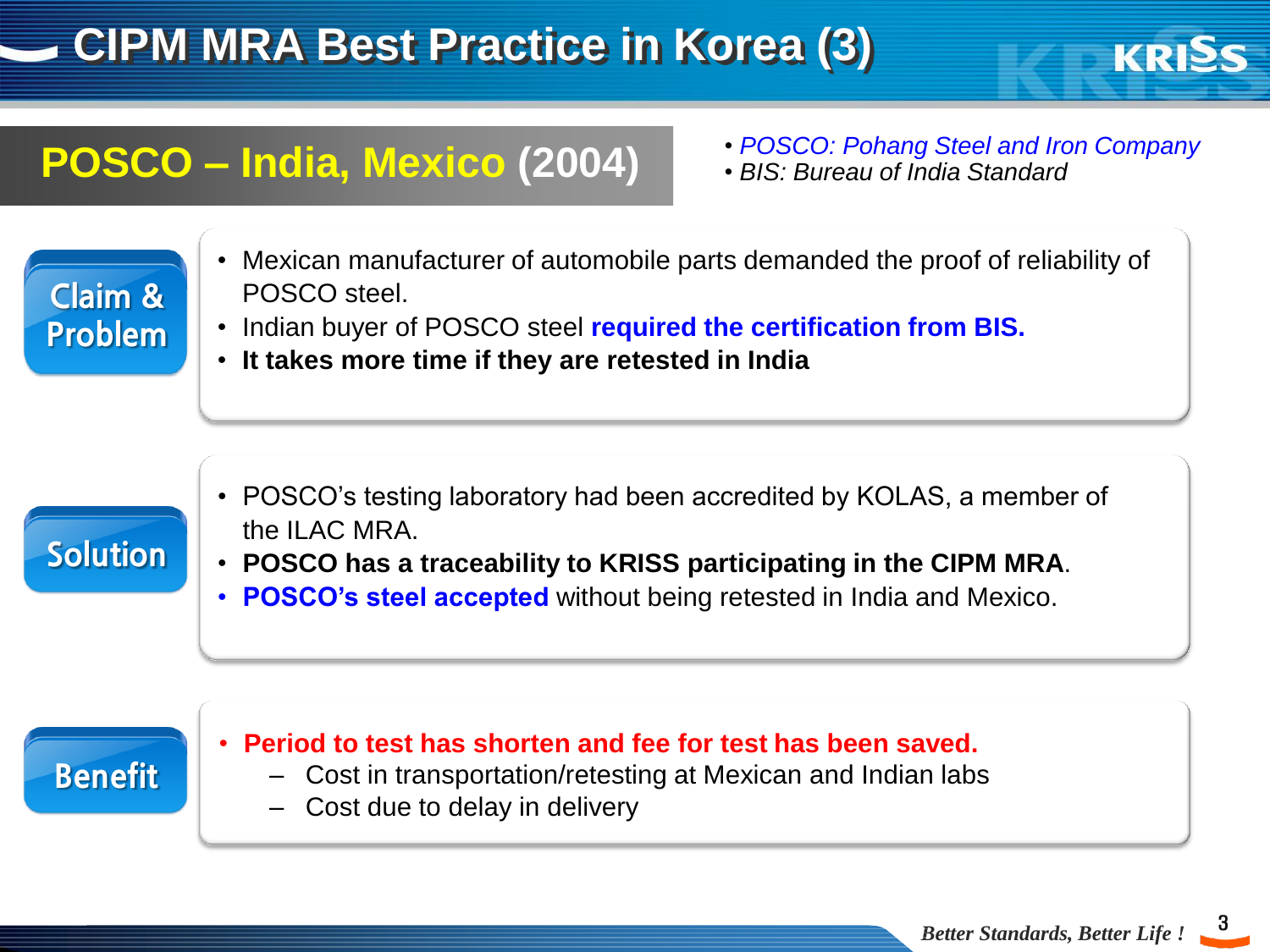# **CIPM MRA Best Practice in Korea (4)**

### **KA – FAA, USA (2008)**

• *KA : Korean Air*

• *FAA: Federal Aviation Administration*

KRISS

#### Claim & Problem

- According to **US Repair Station Act, US FAA required KA to secure calibration certificates traceable to NIST.**
- **It would take more time if all the instruments are calibrated in USA.**



- KRISS and NIST participate in the **CIPM MRA**.
- **FAA accepted** all the KA measuring instruments **traceable to KRISS as traceable to NIST.**

#### Benefit

• **KA has been successfully designated US Repair Station.**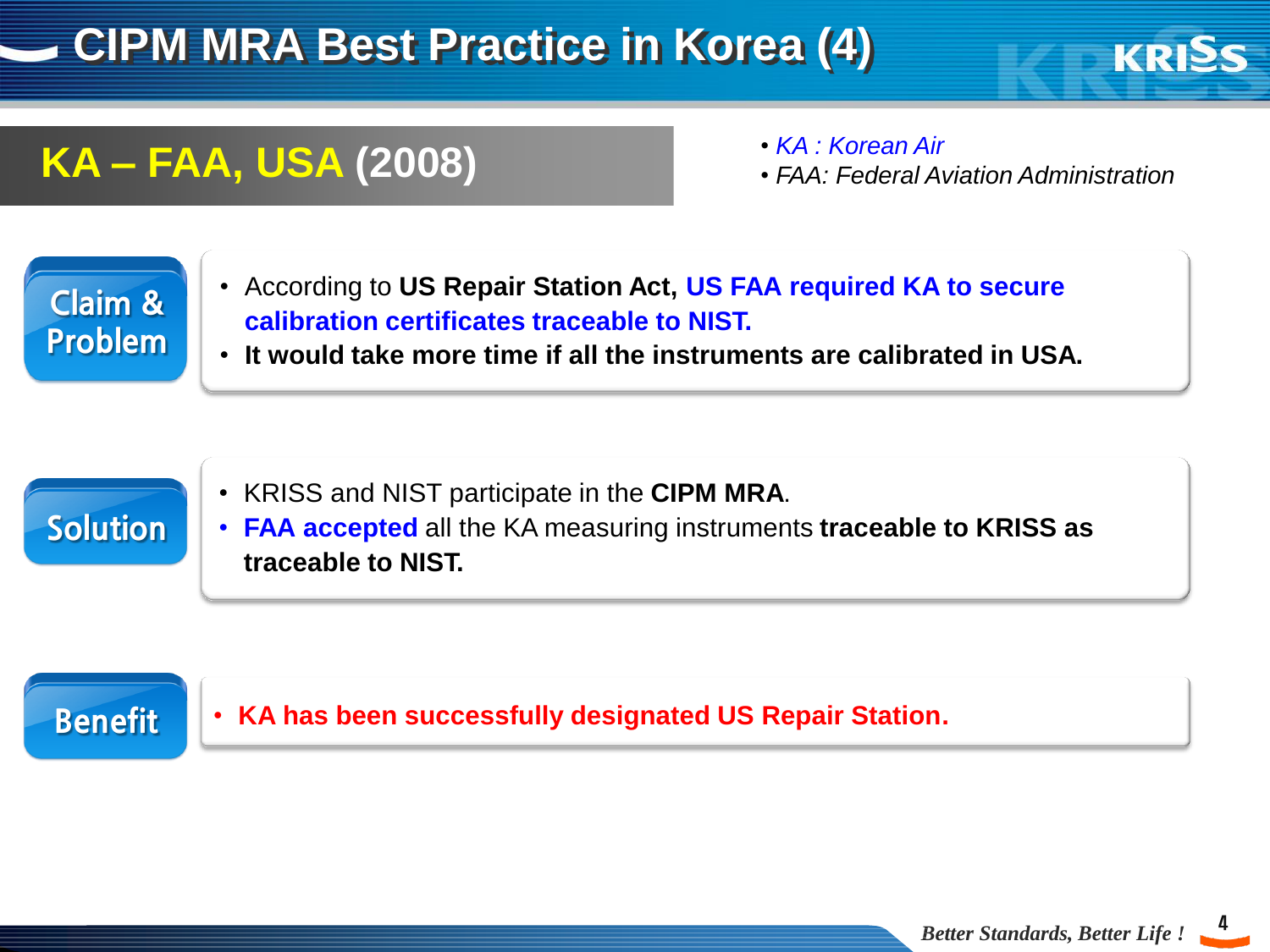# **CIPM MRA Best Practice in Korea (5)**

## **DHIC - Vietnam (2014)**

• *DHIC : Doosan Heavy Industries and Construction*

**KRISS** 

• *KRCMI : Korea Research Center for Measuring Instruments*

| <b>Claim &amp;</b><br><b>Problem</b> | • DHIC constructing thermal power plants in Vietnam as<br>a subcontractor<br>• When performance test carry out after construction, US<br>contractor requested that all the measuring instruments<br>used in the test have to be <b>traceable to NIST.</b> | [Thermal Power Plant] |
|--------------------------------------|-----------------------------------------------------------------------------------------------------------------------------------------------------------------------------------------------------------------------------------------------------------|-----------------------|
| <b>Solution</b>                      | • The instruments were calibrated in the both KRISS and<br>KRCMI, one of KOLAS accredited calibration lab which<br>maintains its traceability through KRISS.<br>• US contractor accepted the traceability to KRISS by<br>the virtue of CIPM MRA.          |                       |
| <b>Benefit</b>                       | DHIC took performance test and more than 1 billion<br>$\bullet$<br>USD project has accomplished successfully.                                                                                                                                             |                       |